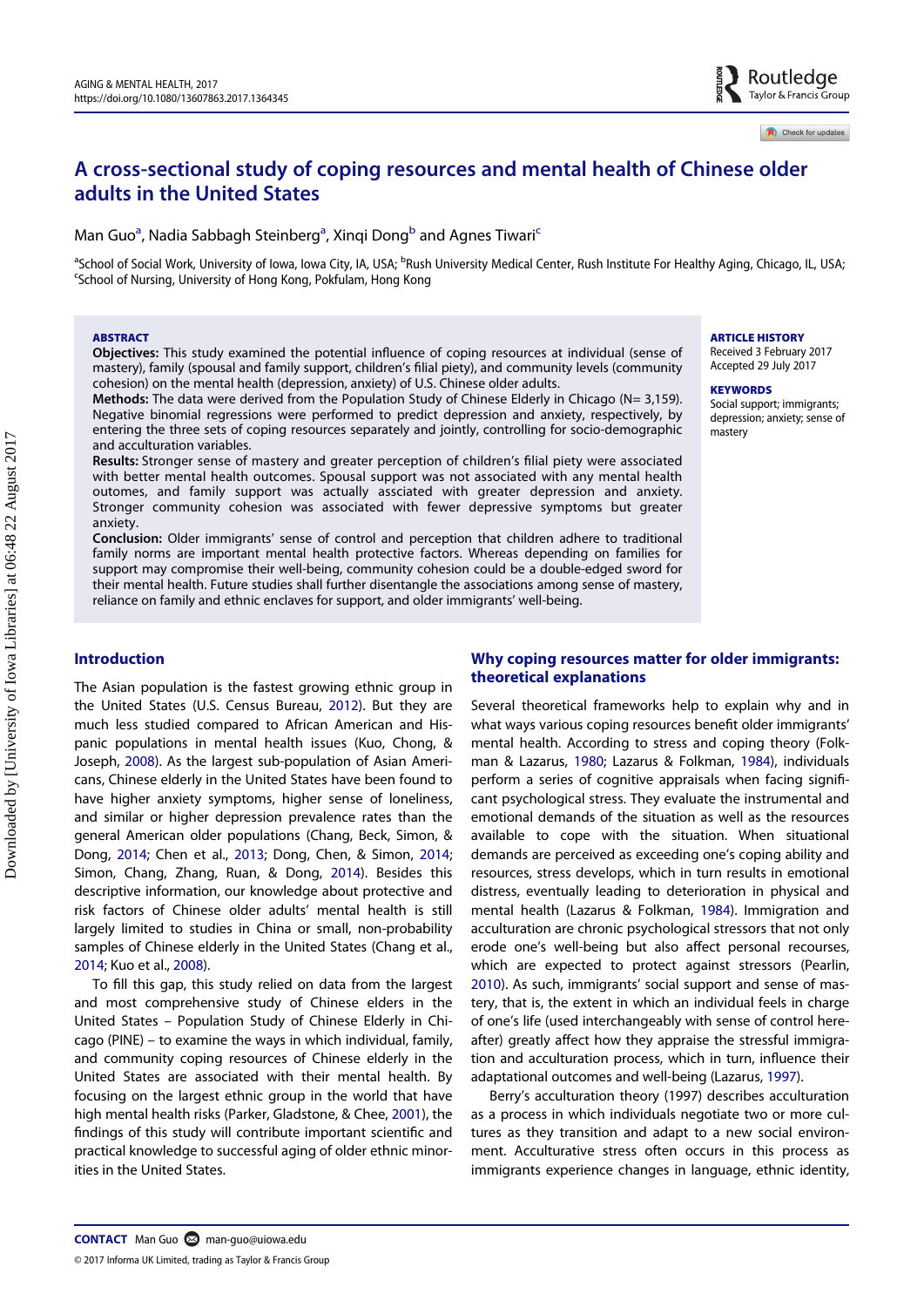<span id="page-1-9"></span>cognitive styles, and attitudes. Berry suggests that, although a certain level of stress may be adaptive and can assist individuals' adjustment to the new environment, high levels of stress that are greater than the individual's capacity to cope will create psychological distress and impair immigrants' well-being. Berry ([1997](#page-6-7)) further points out that coping resources such as social support and personal psychological traits such as sense of mastery play an important role in explaining immigrants' variability in psychological outcomes when facing a similar acculturation process.

<span id="page-1-10"></span><span id="page-1-4"></span><span id="page-1-1"></span>Life course theory (Elder, Johnson, & Crosnoe, [2003\)](#page-6-8) also helps to explain the interplay between migration, coping, and mental health in later life. Immigrating is a turning point in one's life course that is followed by transitions and changes in family life, health, and work trajectories, often followed by distress and hardships, and consequently poor physical and mental health (Hutchison, [2010\)](#page-6-9). However, these individual trajectories may be moderated by environmental support and human agency, the actions and decisions taken by individuals in controlling their own life (Hutchison, [2010\)](#page-6-9). For instance, it is common for immigrants to use informal networks and kinship ties to manage and resist stress in the acculturate process (Glick, [2010](#page-6-10)). Such support is often associated with a higher sense of control among immigrants, especially when the support is from people within the same ethnic group (Pearlin, [1991](#page-7-4)).

<span id="page-1-14"></span><span id="page-1-8"></span><span id="page-1-7"></span><span id="page-1-5"></span><span id="page-1-3"></span>In sum, all the three theories mentioned above point to immigrants' strengths and capacity in changing adverse life circumstances by relying on internal and external coping resources. Different levels of coping resources are identified in these theories. Sense of mastery/human agency at the individual level may function as an internal coping mechanism that enhances one's sense of control over the stressful acculturation process (Lazarus, [1997](#page-6-6)). Social support provided at the family and the community level could also buffer acculturative stress and consequently protect mental health (Berry, [1997](#page-6-7)). Considering multiple levels of coping resources not only helps to strengthen the explanatory purview of these theories, but also yields a more comprehensive picture of older immigrants' acculturation experience.

# <span id="page-1-15"></span><span id="page-1-6"></span><span id="page-1-2"></span><span id="page-1-0"></span>Empirical findings on coping resources and mental health among Asian elderly immigrants

<span id="page-1-17"></span><span id="page-1-16"></span>The family is often the key for the survival of older immigrants due to cultural preferences, linguistic isolation, and economic constraints (Treas, [2008](#page-7-5)). A preliminary analysis of the PINE data showed that 85% of the respondents migrated to the United States for family reasons such as family reunion or caring for grandchildren. Compared to other ethnic groups, Chinese elderly immigrants tend to have fewer sources of support beyond their adult children (Wong, Yoo, & Stewart, [2007](#page-7-6)). The social norm of filial piety, which indicates adult children's obligations to respect and care for aging parents, is the cornerstone of the social structure of Confusion heritage societies like China (Lum et al., [2015](#page-7-7)). In this sense, family support and children's filial piety could be critical coping resources for Chinese older immigrants.

<span id="page-1-13"></span><span id="page-1-12"></span><span id="page-1-11"></span>However, empirical evidence of the psychological benefits of family supports on Asian older immigrants is limited and mixed. Although two studies (Lee, Moon, & Knight, [2005](#page-6-11); Liu, Guo, Xu, Mao, & Chi, [2017](#page-7-8)) reported that close family relationships were associated with fewer depressive symptoms among Chinese and Korean older immigrants, more studies showed lack of associations between various family support (e.g. financial, instrumental, emotional support, and children's filial piety) and depression in the two groups (Jang et al., [2015](#page-6-12); Kang, Basham, & Kim, [2013;](#page-6-13) Kang, Domanski, & Moon, [2009](#page-6-14); Kwan et al., [2014](#page-6-15); Liu, Dong, Nguyen, & Lai, [in](#page-7-9) [press](#page-7-9)).

Besides the family, neighbourhood and community compose another important coping resource for older adults by providing informational and instrumental support, religious and health care services, and opportunities for socialization and recreation with peers (Choi, [2000\)](#page-6-16). A cohesive and supportive neighbourhood is particularly important for older immigrants, who often spend most of their time in ethnic enclaves – geographic areas with high ethnic concentration. Again, findings on the mental health benefit of cohesive neighbourhood on Asian elderly immigrants are inconclusive. While two studies on Korean elderly immigrants reported lack of association between community cohesion and depressive symptoms (Jang et al., [2015;](#page-6-12) Roh et al., [2011\)](#page-7-10), studies on Chinese elderly immigrants found that the perceptions of having higher social cohesion in the neighbourhood was associated with lower levels of depression and anxiety, and greater quality of life (Dong & Bergren, [2016](#page-6-17); Tang, Xu, Chi, & Dong, [2016\)](#page-7-11).

Sense of mastery is a much less studied but important coping resource for older immigrants. The process of aging and immigration may diminish one's sense of mastery due to deteriorating physical conditions, difficulties with a new language, loss of financial security, roles, and social status, and increasing dependence on family members. With these changes, having strong beliefs of mastery could greatly affect older immigrants' appraisal of their life circumstances and consequently their mental health. A greater sense of mastery was found to be associated with lower negative affect among Asian Indian elderly immigrants (Diwan, Jonnalagadda, & Balaswamy, [2004\)](#page-6-18), an increased level of happiness and a lower level of depression among Korean immigrants (Shin, Han, & Kim, [2007](#page-7-12)), and fewer depressive symptoms among Mexican immigrant women (Heilemann, Frutos, Lee, & Kury, [2004\)](#page-6-19). The potential psychological benefits of such a coping resource on Chinese older immigrants have not yet been studied.

# The present study

The limited and inconsistent findings reviewed above point to the needs of better understanding the roles of various coping resources on Asian elderly immigrants' mental health. To address the research gaps, this study asked the question: Whether and in what ways are individual (i.e. sense of mastery), family (i.e. spousal support, family support, children's filial piety), and community coping resources (i.e. neighbourhood cohesion) related to the mental health of Chinese older adults in the United States?

This study extends the prior research in several important ways. First, it used the largest population-based study of Chinese elderly in the United States. The PINE enables researchers, for the first time, to deduce findings that are generalizable to a specific Asian subgroup. Second, this study assessed the coping resources at individual, family, and community levels simultaneously. This enables researchers and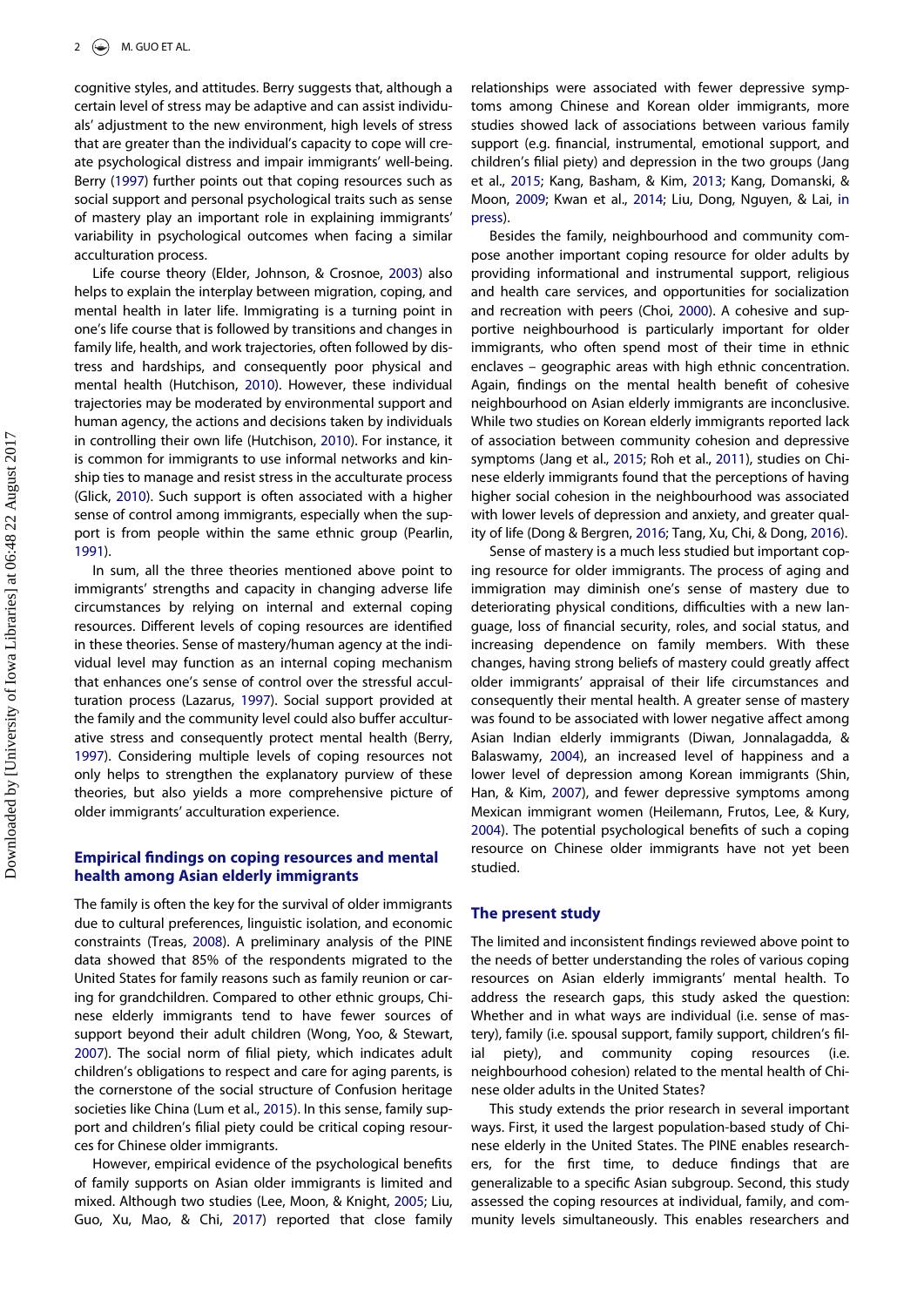<span id="page-2-0"></span>practitioners to distinguish the relevant importance of different resources and prioritize resources for programs and interventions. Third, it's the first time that the concept of filial piety is assessed by an established and highly reliable scale in a study of this magnitude. By conceptualizing filial piety as a potential coping resource, this study will shed important light on mental health of aging ethnic minorities in a culturally appropriate and meaningful way.

# **Methods**

# Sample

<span id="page-2-1"></span>Data were derived from the Population Study of Chinese Elderly in Chicago (PINE). A total of 3159 community-living Chinese older adults aged 60 and older were recruited from more than 20 social service agencies, community centers, faith-based organizations, and senior apartments in the Greater Chicago area between 2011 and 2013 (See Dong, Wong, & Simon, [2014](#page-6-20) for more information of study design). Interviews were conducted in respondents' homes in the language preferred by the respondents. The survey covered a wide range of topics such as family relations, social support, discrimination, and physical and mental health. The PINE sample is representative of the Chinese aging population in the greater Chicago area (Simon, Chang, Rajan, Welch, & Dong, [2014](#page-7-13)).

#### <span id="page-2-6"></span><span id="page-2-3"></span>**Measures**

<span id="page-2-7"></span><span id="page-2-5"></span>Sense of mastery was measured by Pearlin Mastery Scale (Pearlin & Schooler, [1978](#page-7-14)), which assesses individuals' sense of control and their capability to overcome life adversities. Respondents were asked to rate their levels of agreement on seven statements (i.e. I have little control over the things that happen to me; There is really no way I can solve some of the problems I have; There is little I can do to change many of the important things in my life; I often feel helpless in dealing with the problems of life; Sometimes I feel that I'm being pushed around in life; What happens to me in the future mostly depends on me; I can do about anything I really set my mind to do) on a Likert scale ranging from  $1 =$  strongly disagree to  $7 =$  strongly agree. After reversely coding the first five items, sum scores were calculated, ranging from 7 to 49, with a higher score indicating a greater sense of mastery ( $\alpha = .80$ ).

<span id="page-2-2"></span>Support from spouse and family was assessed by questions drawn from the Health and Retirement Study (Juster & Suzman, [1995\)](#page-6-21). Respondents first rated the extent to which they liked to (1) open up to spouse and (2) rely on spouse for help  $(1 = \text{hardly ever}, 2 = \text{some of the time}, 3 = \text{often}),$  then on the same questions regarding family members. Because almost 70% of the respondents reported 'often' to spousal support questions and between 50% and 60% did so on family support questions, two dichotomous variables were created to indicate whether the respondent received spouse or family support ( $1 = yes$ ), respectively, if the answer was 'often' for at least one of the two questions under each domain.

<span id="page-2-4"></span>Perceive filial piety from children was assessed by asking respondents how much (1) respect, (2) care, (3) checking on, (4) pleasure, (5) obedience, and (6) financial support that they had received from children (1 = very little, 2 = rather little, 3 = average,  $4 =$  rather a lot,  $5 =$  very much). Sum scores were

calculated, ranging from 6 to 30, with a higher score indicating a greater level of received filial piety from children  $(\alpha = .86)$ .

Neighbourhood cohesion was measured by six questions adapted from the Chicago Health and Aging Project (Cagney et al., [2009\)](#page-6-22). The respondents were asked how often they see (1) neighbours and friends talk outside in the yard or in the street, (2) neighbours take care of each other (i.e. doing yard work, watching children), and (3) neighbours watch out for each other (i.e. calling if they see a problem) on a four-point Likert scale (0 = never, 1 = rarely, 2 = sometimes, 3 = often). They were also asked to report the number of neighbours they (4) know by name, (5) have a friendly talk with once a week, and (6) they could call on for assistance on a five-point Likert scale (0 = none, 1 = 1-5, 2 = 6-10, 3 = 11-15, 4 = 16- $20, 5 = 21$  or more). Each of the items was first converted to a Z-score, and then was averaged to create a total score ranging from -1.08 to 2.84, with a higher score indicating a higher sense of community cohesion ( $\alpha = .86$ ).

#### **Mental Health**

Depression was assessed by Patient Health Questionnaire (PHQ-9) (Kroenke, Spitzer, & Williams, [2001](#page-6-23)). Respondents were asked to rate how often they experienced nine depressive symptoms (i.e. changes in sleep, changes in appetite, fatigue, feelings of sadness or irritability, loss of interest in activities, inability to experience pleasure/feelings of guilt or worthlessness, inability to concentrate or making decisions, feeling restless or slowed down, and suicide thoughts) during the past 2 weeks (0 = not at all, 1 = several days, 2 = a week or more,  $3$  = nearly every day). Sum scores were calculated, ranging from 0 to 27, with higher scores indicating higher levels of depression ( $\alpha$  = .82).

Anxiety was assessed by Hospital Anxiety and Depression Scale-Anxiety (HADS-A) (Zigmond & Snaith, [1983\)](#page-7-15). Participants were asked how often they experienced seven symptoms (i.e. feel tense or wound up, have a frightened feeling as if something awful is about to happen, have worrying thoughts, sit at ease and feel relaxed, have a frightened feeling like butterflies in the stomach, feel restless, feel panic) in the past week  $(0 =$ not at all,  $1 =$  occasionally,  $2 =$  a lot of time,  $3 =$  most of the time). Sum scores were created, ranging from 0 to 21, with a higher score indicating a higher level of anxiety ( $\alpha$  = .80).

Control variables Control variables included age (in years), gender (1 = women,  $0 =$  men), marital status (1 = married, 0 = not married), education (in years), personal annual income (0 =  $$0-$4999$ , 1 = \$5000–\$9999, 2 = \$10,000 or above), physical health, acculturation, and perceived stress. Physical health was assessed by respondents' difficulties in performing eight Activities of Daily Living (ADL) and 12 Instrumental Activities of Daily Living (IADL) on a scale ranging from  $0 =$  none,  $1 =$  sometimes,  $2 =$  a lot, to  $3 = \text{most of the time}$ . Because less than 8% of the respondents reported any ADL difficulties, two dichotomous variables were created to indicate whether the respondents had any ADL or IADL difficulties, respectively  $(1 = Yes, 0 = No)$ .

Acculturation was assessed by years of residence in the United States and level of acculturation (Marín, Sabogal, Marin, Otero-Sabogal, & Perez-Stable, [1987\)](#page-7-16). Respondents rated their preference for speaking a given language in different settings (read and speak, as a child, at home, while thinking, with friends), in media use (T.V. programs, radio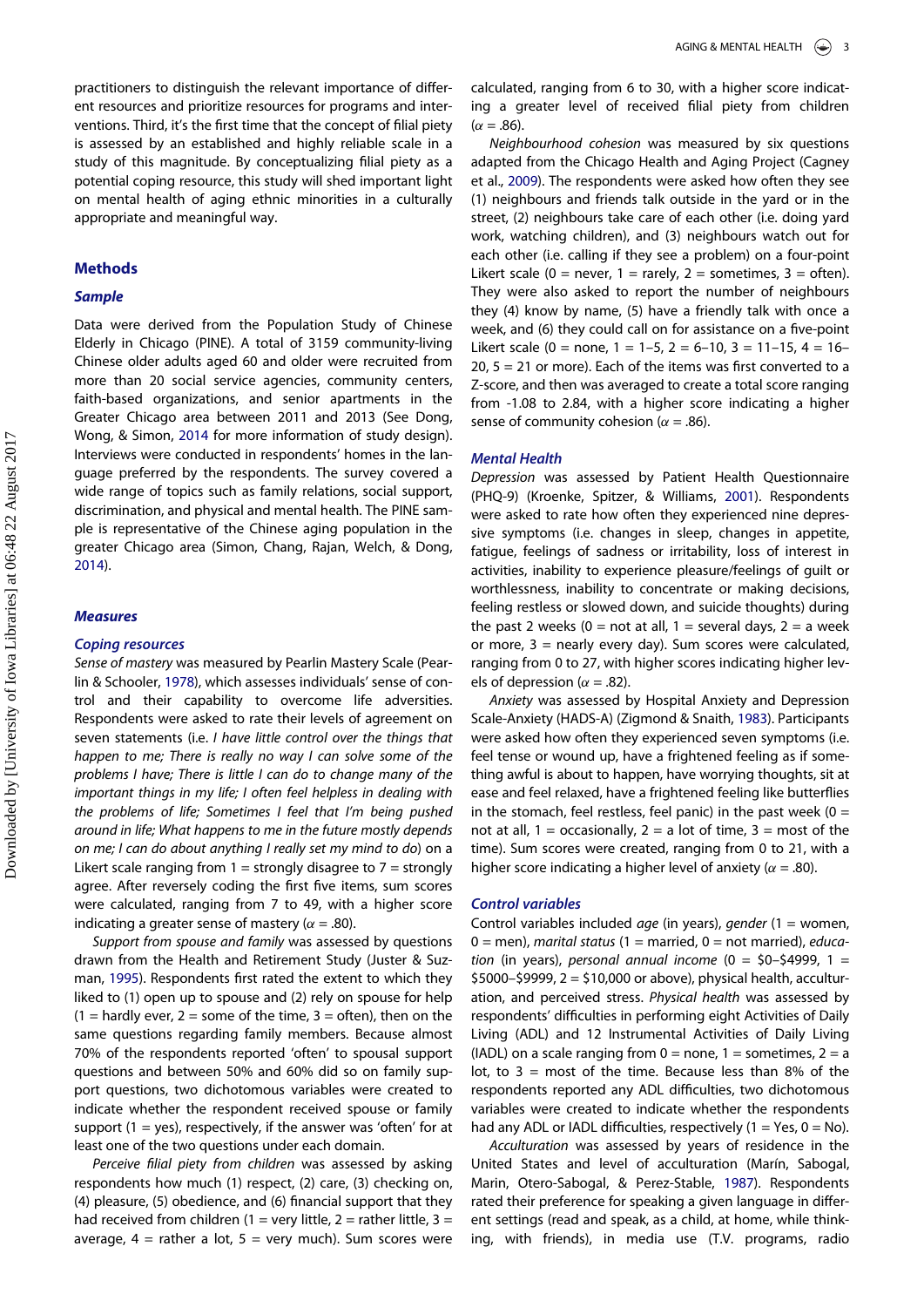<span id="page-3-1"></span>programs, movie), and preferred ethnicity of those they interact (close friends, people at parties, the friends you visit, children's friends) on a five-point Likert scale (1 = only Chinese, 2 = more Chinese than English/Americans, 3 = both equally/about half and half,  $4 =$  more English/Americans than Chinese,  $5 =$ only English/Americans). A sum scale was calculated, ranging from 12 to 60, with a higher score indicting a higher level of acculturation ( $\alpha = .91$ ).

<span id="page-3-2"></span>Perceived stress was assessed by Perceived Stress Scale (PSS-10) (Cohen, Kamarck, & Mermelstein, [1983\)](#page-6-24). Respondents were asked to rate how often they experience 10 feelings (i.e. felt upset, unable to control important things, nervous and stressed, confident to handle personal problems, that things were going their way, could not cope with all things they had to do, able to control irritation in life, on top of things, been angered because things were out of control, and difficulties could not be overcome) on a five-point Likert scale ( $0 =$  never, 1 = almost never, 2 = sometimes, 3 = fairly often, and 4 = very often). After reversely recoding the items 4, 5, 7 and 8, sum scores were calculated, ranging from 0 to 40, with a higher score indicting a higher level of stress ( $\alpha$  = 86).

### Data analysis

We provided descriptive information of the sample characteristics and the key study variables (i.e. coping resources and mental health). Correlations among the key study variables were then provided. To address the research question, we carried out stepwise negative binomial regressions to predict depression and anxiety, respectively, by entering control variables first (Model 1), and adding individual, family, and community coping resource variables separately (Models 2–4) and jointly (Model 5). In all the models, the VIF values ranged from 1.02 to 5.68, indicting that multicollinearity is not a concern for this study.

#### Results

Sample characteristics are presented in [Table 1.](#page-3-0) The respondents were on average 73 years old, and the majority were women (58%) and married (71%). They had an average nine

|  |  | Table 1. Sample characteristics of the PINE ( $N = 3158$ ) |  |  |  |  |
|--|--|------------------------------------------------------------|--|--|--|--|
|--|--|------------------------------------------------------------|--|--|--|--|

<span id="page-3-0"></span>

| <b>Table 1.</b> Sample characteristics of the PINE ( $N = 3158$ ). |                |        |           |  |  |  |
|--------------------------------------------------------------------|----------------|--------|-----------|--|--|--|
| Characteristics                                                    | Range          | Mean/% | <b>SD</b> |  |  |  |
| Age                                                                | $60 - 105$     | 72.81  | 8.30      |  |  |  |
| Women                                                              |                | 57.95% |           |  |  |  |
| Married                                                            |                | 71.33% |           |  |  |  |
| Years of education                                                 | $0 - 26$       | 8.72   | 5.05      |  |  |  |
| Personal annual income                                             |                |        |           |  |  |  |
| \$0-\$4999                                                         |                | 33.31% |           |  |  |  |
| \$5000-\$9999                                                      |                | 51.76% |           |  |  |  |
| \$10,000 or above                                                  |                | 14.93% |           |  |  |  |
| Having ADL difficulties                                            |                | 7.77%  |           |  |  |  |
| Having IADL difficulties                                           |                | 50.28% |           |  |  |  |
| Years in the US                                                    | $0.1 - 90$     | 20.02  | 13.18     |  |  |  |
| Level of acculturation                                             | $12 - 60$      | 15.25  | 5.11      |  |  |  |
| Perceived stress                                                   | $0 - 39$       | 10.11  | 6.55      |  |  |  |
| Coping resources                                                   |                |        |           |  |  |  |
| Sense of mastery                                                   | $7 - 49$       | 34.56  | 7.66      |  |  |  |
| Support from spouse/partner                                        |                | 56.08% |           |  |  |  |
| Support from family                                                |                | 64.76% |           |  |  |  |
| Received filial piety from children                                | $6 - 30$       | 22.18  | 4.95      |  |  |  |
| Neighbourhood cohesion                                             | $-1.08 - 2.84$ | .002   | .77       |  |  |  |
| Mental health                                                      |                |        |           |  |  |  |
| Depression                                                         | $0 - 27$       | 2.65   | 4.13      |  |  |  |
| Anxiety                                                            | $0 - 21$       | 2.65   | 3.28      |  |  |  |

#### Table 2. Correlations among key study variables in the PINE.

|                              |      | $\mathcal{P}$ | ξ        | 4        | 5        | 6                   |                   |
|------------------------------|------|---------------|----------|----------|----------|---------------------|-------------------|
| 1. Sense of mastery          | 1.00 | $13***$       | $07***$  | $25***$  | $13***$  | $-42***$            | $-43***$          |
| 2. Support from<br>spouse    |      | 1.00          | $.16***$ | $.09***$ | $04*$    |                     | $-15***$ $-10***$ |
| 3. Support from<br>family    |      |               | 1.00     | $.30***$ | $.09***$ | $-.09***$ $-.07***$ |                   |
| 4. Filial piety              |      |               |          | 1.00     | $.10***$ | $-13***$            | $-.18***$         |
| 5. Neighbourhood<br>cohesion |      |               |          |          | 1.00     | $-.11***$           | $-00$             |
| 6. Depression                |      |               |          |          |          | 1.00                | $.44***$          |
| 7. Anxiety                   |      |               |          |          |          |                     | 1.00              |
|                              |      |               |          |          |          |                     |                   |

years of education, and less than 15% had annual personal income of \$10,000 or higher. Despite an average 20 year stay in the United States, the respondents had overall very low acculturation levels ( $M = 15.25$  on a scale ranging from 12 to 60,  $SD = 5.11$ ). They had moderate levels of sense of mastery  $(M = 34.56$  on a scale ranging from 7 to 49,  $SD = 7.66$ ), and about 56% and 65% received support from spouse and family, respectively. The respondents reported a high level of perceived filial piety from children ( $M = 22.18$  on a scale ranging from 6 to 30,  $SD = 4.95$ ) and a moderate level of neighbourhood cohesion ( $M = 0.002$  on a scale ranging from  $-1.08$  to  $2.84, SD = 0.77$ ).

[Table 2](#page-3-1) presents correlations among the key study variables. With one exception (i.e. neighbourhood cohesion and anxiety), all the coping resource variables were positively associated with one another, and were negatively associated with depression and anxiety. Overall, sense of mastery had the strongest associations with depression ( $r = -.42$ ,  $p <$ .001) and anxiety ( $r = -.43$ ,  $p < .001$ ), followed by filial piety ( $r =$  $= -.13, p < .001$  for depression;  $r = -.18, p < .001$  for anxiety). Support from family members had the weakest correlations with depression ( $r = -.09$ ,  $p < .001$ ) and anxiety ( $r = -.07$ ,  $p <$ .001).

[Table 3](#page-4-0) summarizes the results of negative binomial regressions on depression. Model 1 showed that the respondents who were older ( $b = .008$ ,  $p = .035$ ), women ( $b = .198$ , p  $<$  .001), better educated ( $b = .016$ ,  $p = .005$ ), who had IADL difficulties ( $b = .312$ ,  $p < .001$ ), who lived in the United States for a shorter time ( $b = -.006$ ,  $p = .016$ ), and who had greater stress ( $b = .116$ ,  $p < .001$ ), reported more depressive symptoms. Models 2–5 showed that, regardless of whether examined individually or collectively, greater sense of mastery ( $b =$  $-0.026$ ,  $p < 0.001$  in Model 5), children's filial piety ( $b = -.022$ , p  $<$  .001 in Model 5), and neighbourhood cohesion ( $b = -.105$ ,  $p = .002$  in Model 5) were associated with fewer depressive symptoms, after controlling for socio-demographic, SES, health status, and perceived stress. Interestingly, receiving support from the spouse/partner ( $b = -.78$ ,  $p = .293$  in Model 5) was not associated with depression, and older adults who received support from family members ( $b = .182$ ,  $p = 0.002$  in Model 5) reported more depressive symptoms.

[Table 4](#page-4-1) summarizes regression results on anxiety. Similar to the results on depression, greater sense of mastery ( $b =$  $-0.031$ ,  $p < .001$ ) and children's filial piety ( $b = -.024$ ,  $p <$ .001) were also associated with a lower level of anxiety (Model 5). Whereas support from spouse was not associated with anxiety ( $b = .014$ ,  $p = .809$ ), support from family was associated with higher levels of anxiety ( $b = .120$ ,  $p = .008$ ), as it was with depression. Lastly, perceived neighbourhood cohesion was associated with a higher level of anxiety ( $b = .073$ ,  $p =$ .007) in the joint model (Model 5).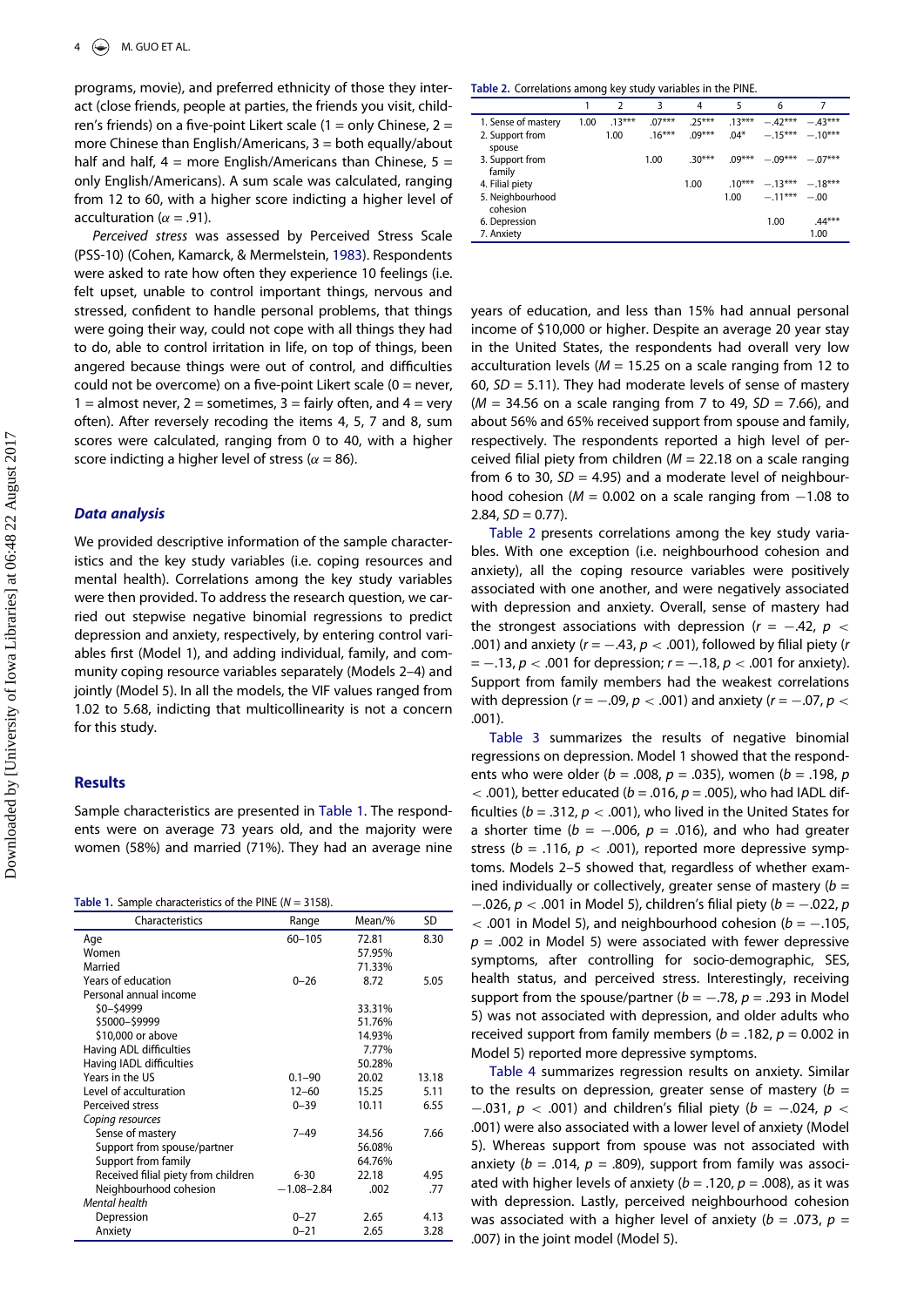Table 3. Results of negative binominal regressions on depression among the PINE respondents.

|                                      | Model 1   | Model 2    | Model 3    | Model 4    | Model 5    |
|--------------------------------------|-----------|------------|------------|------------|------------|
|                                      | β         | β          | ß          | β          | β          |
| Age                                  | $.008*$   | .009       | $.009*$    | $.009*$    | $.009*$    |
| Women                                | $.198***$ | $.193***$  | $.213***$  | $.219***$  | $.214***$  |
| Married                              | $-.064$   | $-.050$    | .018       | $-.061$    | .005       |
| Education                            | $.016***$ | $.021***$  | $.013*$    | $.020***$  | $.022***$  |
| Annual household income              | $-.052$   | $-.035$    | $-.051$    | $-.048$    | $-.031$    |
| Having ADL difficulties              | .184      | .131       | $.243**$   | .138       | .155       |
| Having IADL difficulties             | $.312***$ | $.312***$  | $.333***$  | $.354***$  | $.356***$  |
| Years in the US                      | $-.006*$  | $-.006**$  | $-.008**$  | $-.006*$   | $-.008**$  |
| Level of acculturation               | .007      | .012       | .005       | .008       | .010       |
| Perceived stress                     | $.116***$ | $.095***$  | $.111***$  | $.115***$  | $.095***$  |
| Coping resources                     |           |            |            |            |            |
| Sense of mastery (individual)        |           | $-.030***$ |            |            | $-.026***$ |
| Support from spouse/partner (family) |           |            | $-.107$    |            | $-.078$    |
| Support from family (family)         |           |            | $.171***$  |            | $.182***$  |
| Perceived filial piety (family)      |           |            | $-.032***$ |            | $-.022***$ |
| Neighbourhood cohesion (community)   |           |            |            | $-.140***$ | $-.105***$ |
|                                      |           |            |            |            |            |

<span id="page-4-0"></span> $\frac{p}{p}$  < .05; \*\* p < .01; \*\*\* p < .001.

#### Table 4. Results of negative binominal regressions on anxiety among the PINE respondents.

|                                      | Model 1   | Model 2    | Model 3    | Model 4   | Model 5    |
|--------------------------------------|-----------|------------|------------|-----------|------------|
|                                      | β         | β          | β          | ß         | β          |
| Age                                  | $-.010**$ | $-.010**$  | $-.010**$  | $-.010**$ | $-.010**$  |
| Women                                | $.296***$ | $.296***$  | $.315***$  | $.287***$ | $.293***$  |
| Married                              | $-.037$   | $-.038$    | $-.061$    | $-.045$   | $-.060$    |
| Education                            | $.013***$ | $.019***$  | $.009*$    | $.013***$ | $.015***$  |
| Annual household income              | .007      | .023       | $-.002$    | .010      | .018       |
| Having ADL difficulties              | .090      | .005       | .136       | .098      | .079       |
| Having IADL difficulties             | $.155***$ | $.150***$  | $.170***$  | $.148***$ | $.149***$  |
| Years in the US                      | $-.003$   | $-.003$    | $-.004$    | $-.003$   | $-.004*$   |
| Level of acculturation               | $-.004$   | .000       | $-.008$    | $-.005$   | $-.003$    |
| Perceived stress                     | $.092***$ | $.071***$  | $.088***$  | $.093***$ | $.071***$  |
| Coping resources                     |           |            |            |           |            |
| Sense of mastery (individual)        |           | $-.033***$ |            |           | $-.031***$ |
| Support from spouse/partner (family) |           |            | .033       |           | .014       |
| Support from family (family)         |           |            | $.156***$  |           | $.120***$  |
| Perceived filial piety (family)      |           |            | $-.034***$ |           | $-.024***$ |
| Neighbourhood cohesion (community)   |           |            |            | .039      | $.073**$   |

\*  $p < .05$ ; \*\*  $p < .01$ ; \*\*\*  $p < .001$ .

# <span id="page-4-1"></span>**Discussion**

<span id="page-4-11"></span><span id="page-4-10"></span><span id="page-4-9"></span><span id="page-4-8"></span><span id="page-4-7"></span><span id="page-4-6"></span><span id="page-4-5"></span><span id="page-4-4"></span><span id="page-4-3"></span><span id="page-4-2"></span>Our findings showed that, among the various coping resources examined, Chinese older adults' own sense of mastery seems to have the strongest associations with depression and anxiety. Aging, being an ethnic minority, and being an immigrant make it difficult for these older adults to feel in control of their lives. Studies have reported that poor English proficiency, low income, difficulties in transportation, reducing functional ability, and differences in cultural norms were all related to low sense of mastery among older immigrants (Jang, Chiriboga, Lee, & Cho, [2009](#page-6-25); Jang, Kim, & Chiriboga, [2006](#page-6-26)). Consistent with our findings, previous studies have also shown that a strong sense of mastery not only directly reduces psychological distress but also buffers deleterious effect of stress exposures of low income and perceived discrimination on physical and mental health among immigrants and older adults (Gadalla, [2010;](#page-6-27) Lachman & Weaver, [1998;](#page-6-28) Moradi & Hasan, [2004](#page-7-17); Pudrovska, Schieman, Pearlin, & Nguyen, [2005\)](#page-7-18). A strong sense of mastery, which is often described as a core self-evaluation and personality trait (Skaff, [2007](#page-7-19)), could protect older immigrants' well-being by fostering sense of self-efficacy and belief in their capabilities to influence the environment and control outcomes. Older immigrants with a strong sense of mastery may view the challenging situation as a deserved opportunity which they can master and benefit from (Judge & Bono, [2001\)](#page-6-29). They are

more likely to have active coping styles, use problem-focused coping strategies, and consequently having better resiliency and more favourable mental health outcomes (Skaff, [2007;](#page-7-19) Thoits, [1995](#page-7-20)). In contrast, those with low mastery may view the challenges as underserved opportunity or a change to fail. Such attitude may result in feelings of helplessness and hopelessness, compromising their mental health (Skaff, [2007\)](#page-7-19).

Beyond the individual level, our study revealed mixed findings regarding the role of the family coping resources for older immigrants' mental health. Support from the spouse was not associated with the two mental health indicators of the respondents. This finding is inconsistent with previous research which showed that among various sources of support, spousal support and spousal relationships are particularly important for the physical and mental health of older adults (Dean, Kolody, & Wood, [1990](#page-6-30); Li, Ji, & Chen, [2014;](#page-7-21) Santini, Koyanagi, Tyrovolas, Mason, & Haro, [2015\)](#page-7-22). We speculate that, in the immigration and acculturation process, the spouse of an older immigrant may encounter similar challenges and adversities. Their support and assistance thus may be limited and less instrumental to improve the life situations of these older adults. As shown in another study based on the PINE, spousal conflict was prevalent among these Chinese older adults in the United States, particularly among those who had fewer coping resources (Guo, Dong, & Tiwari, [2017](#page-6-31)).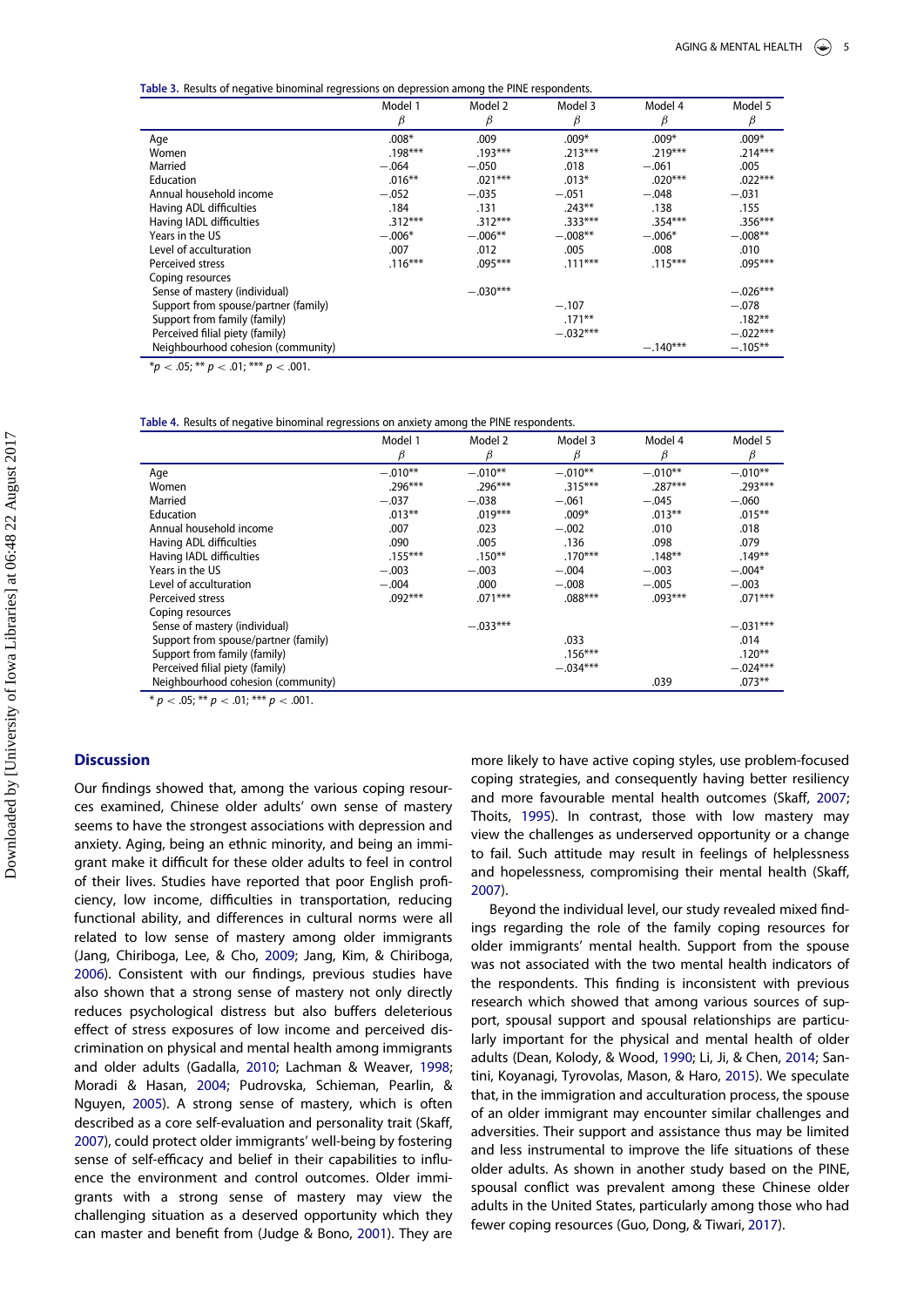<span id="page-5-4"></span><span id="page-5-3"></span>Opposite to what we have expected, support from family members in general was related to more depressive symptoms and higher levels of anxiety. This is an important finding as it points to a largely overlooked perspective of immigrant family dynamics – the potential harm of intensive and interdependent family relationships on older adults' mental health. It's well documented that older immigrants greatly reply on their families in general and adult children in particular for various support (Glick, [2010\)](#page-6-10). Although such support plays an important role in facilitating their adaption to the new society, greater reliance on the family for basic needs such as making phone calls, grocery shopping, managing bills, and financial support may erode older adults' sense of self and well-being (Treas, [2008](#page-7-5)). A systematic review of correlates of depressive symptoms among older Chinese immigrants revealed that overall, family support in its various forms (i.e. emotional, instrumental, and financial support) is largely unrelated to depressive symptoms among this population (Stensland & Guo, [2015](#page-7-23)). It is likely that, parent-child power dynamics in immigrant family are shifted and older adults lose their traditional authority status in the family (Wong, Yoo, & Stewart, [2006](#page-7-24)). In this sense, support from family members may be accompanied by a sense of loss and dependency, which in turn, compromises their mental health.

<span id="page-5-8"></span><span id="page-5-6"></span>Different from spousal and family support, a strong perception of children's filial piety was associated with favourable mental health outcomes. Filial piety is the cornerstone of Chinese family value system (Lum et al., [2015](#page-7-7)). It greatly affects family structure and intergenerational interactions by regulating obligations and behaviours of each generation (Lum et al., [2015](#page-7-7)). This traditional norm, however, is greatly challenged in the immigration context which has little, if any, infrastructure to support such collectivist norms (Liu, Ng, Weatherall, & Loong, [2000\)](#page-7-25). Nevertheless, our findings reveal that, feeling that children adhering to this traditional norm could be an important protective factor for the well-being of overseas Chinese elderly. Similar findings were also reported in multiple studies on Chinese older adults in both contemporary China and United Statues, which consistently showed that children's filial performance was related to closer parent-child relationships, greater happiness and life satisfaction, and fewer depressive symptoms (Cheng & Chan, [2006](#page-6-32); Guo, Liu, Xu, Mao, & Chi, [2015](#page-6-33); Liu et al., [2000\)](#page-7-25).

<span id="page-5-2"></span><span id="page-5-0"></span>It is worth mentioning that the assessment of filial piety in this study included both attitudinal (i.e. respect, obedience, bringing happiness) and behavioural dimensions (i.e. checking on, care, financial support). Given that family support, which mainly captured the behavioural aspects of family interactions, was not associated with favourable mental health outcomes, our findings suggest that the perceptions that children being respectful, obedient, and caring may be more beneficial to Chinese older immigrants' well-being than receiving children's monetary and instrumental support. Another study based on the PINE reported that Chinese older immigrants had higher expectation on attitudinal instead of behavioural filial piety from children ([Guo, Ling, & Dong,](#page-6-34) in press). Such respect and care from children may bring a sense of acknowledgement to these marginalized older adults, who often have poorer English skills and less economic and social resources than their children.

<span id="page-5-7"></span><span id="page-5-5"></span><span id="page-5-1"></span>The potential influence of community cohesion on Chinese older adult' mental health is more complex and nuanced. On the one hand, greater sense of community cohesion was related to fewer depressive symptoms. The finding is consistent with studies on Korean older immigrants (Jang et al., [2015;](#page-6-12) Park, Jang, Lee, & Chiriboga, [2015](#page-7-26)), indicating that a cohesive and supportive neighbourhood could potentially benefit older immigrants by providing alternative source of support beyond the family. On the other hand, a stronger sense of community was associated with higher levels of anxiety when individual characteristics and other coping resources were considered. As Letki [\(2008\)](#page-6-35) explained, for community cohesion – the sense that neighbours know, help, and trust each other – to emerge, a high level of cultural heterogeneity is required. It is likely that respondents who reported strong sense of community cohesion lived in ethnic enclaves (e.g. Chinatown). Although such living arrangement presents important social capital for these older adults, it may also reflect, to certain extents, older immigrants' greater dependence on families and communities and lack of self-reliance. If so, when the influences of other coping resources were teased out, these individuals may experience greater anxiety due to their more dependent living conditions.

This study has several limitations. First, the findings cannot be interpreted as causal relationships given the cross-sectional design. It is likely that older adults with different mental health status reported different sense of mastery and had different interactions with family or community members. Second, the assessment of family support was limited to dichotomous variables without considering different dimensions of support such as monetary support, instrumental, and emotional support. Future studies shall discern the potential influence of specific family support domains. Third, this study didn't distinguish recent immigrants from more established immigrants or the native-born. Future studies shall investigate whether our findings apply equally to each group. Lastly, qualitative studies are needed to provide meanings to why certain coping resources work while others don't.

#### Conclusion and implications for future study

Overall, our findings showed that strong sense of control in one's life and perception of children adhering to traditional filial norms are two important protective factors for Chinese older immigrants' mental health. Although the family plays a central role in older immigrants' lives, the intense and interdependent family relationships could be significant risk factors for their mental health. More studies are needed to understand the mechanism under which the family could promote or compromise older immigrants' well-being. Community cohesion seems to be a double-edged sword for Chinese older adults' mental health. Future studies shall further disentangle the relationships among sense of mastery, reliance on family and ethnic enclaves for support, and older immigrants' well-being.

These findings have some important practical implications. First and foremost, more programs shall be developed to enhance sense of mastery among older immigrants. Older immigrants are the least utilized asset of the society. Participating in intergenerational programs or teaching foreign languages and their cultural heritage could foster sense of mastery among older immigrants and promote their mental health (Treas & Mazumdar, [2002](#page-7-27)). Processing their migration experience and addressing their need for validation are also effective in promoting the mental health of this population (Simich, Beiser, & Mawani, [2003\)](#page-7-28). Our findings also show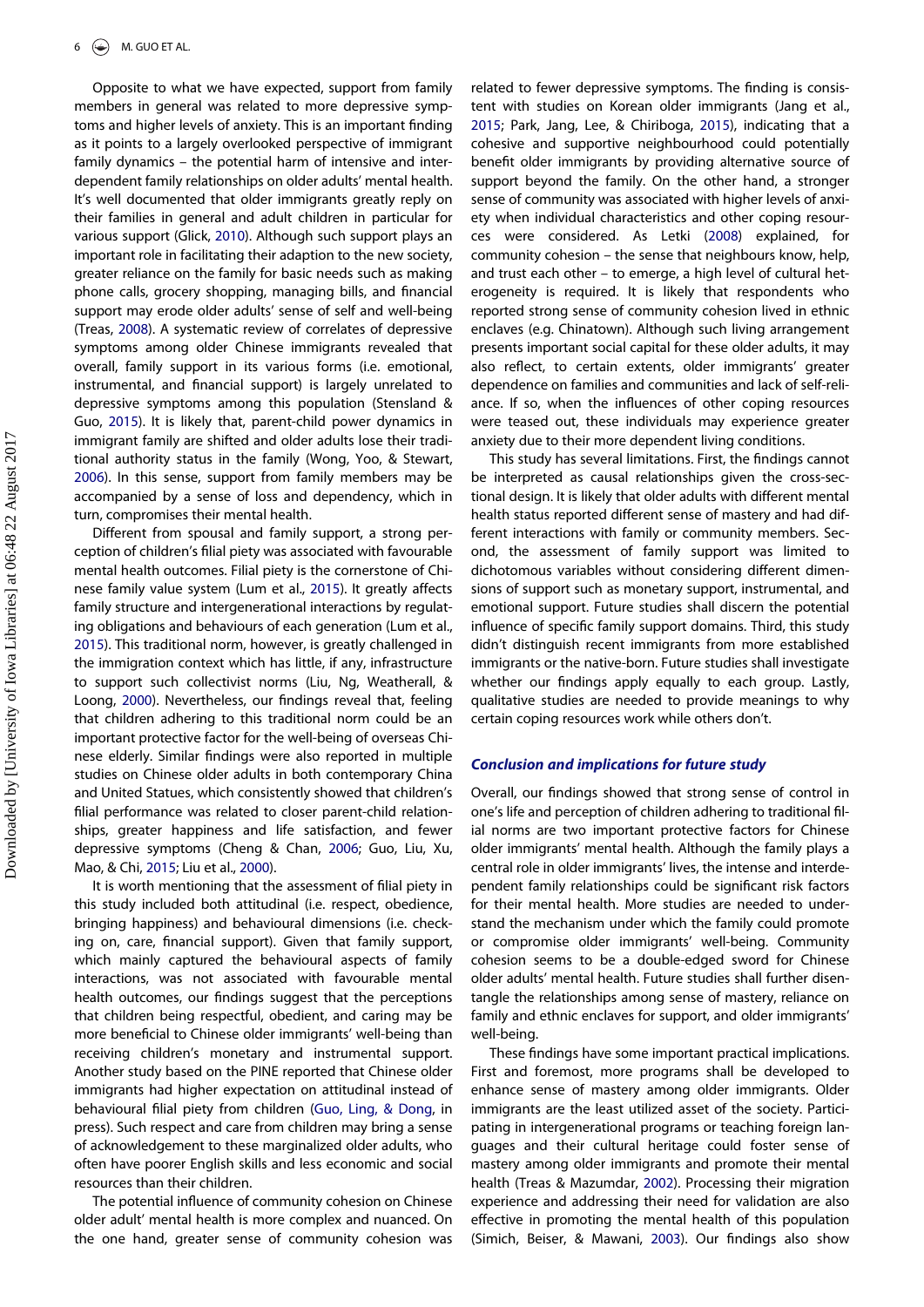<span id="page-6-36"></span><span id="page-6-27"></span><span id="page-6-10"></span><span id="page-6-8"></span><span id="page-6-4"></span>potential benefits of developing culturally competent interventions that aim at increasing filial obligations among Chinese immigrant families. More effort shall be put into educating mainstream providers about immigrants' traditional cultural practices. Meanwhile, it's important to educate and assisting immigrants from diverse cultures in understanding different cultural norms and practices in their new environment (Pumariega, Rothe, & Pumariega, [2005](#page-7-29)). Last but not the least, more programs are needed to promote older immigrants' participating in community activities, with an emphasis on increasing their sense of self-reliance and feelings of impotence. Such social participation has been shown to be associated with fewer depressive symptoms among older Asian immigrants (Jang et al., [2015](#page-6-12)).

# <span id="page-6-34"></span><span id="page-6-33"></span><span id="page-6-31"></span>Disclosure statement

No potential conflict of interest was reported by the authors.

# <span id="page-6-19"></span>Funding

<span id="page-6-25"></span><span id="page-6-9"></span>This work was supported by National Institute on Aging [grant number R01 AG042318], [grant number R01 MD006173], [grant number R01CA163830], [grant number R34MH100443], [grant number R34MH100393], [grant number P20CA165588], [grant number R24MD001650], [grant number RC4AG039085]; The Starr Foundation; American Federation for Aging Research; John A. Hartford Foundation; The Atlantic Philanthropies.

# <span id="page-6-26"></span>**References**

- <span id="page-6-12"></span><span id="page-6-7"></span>Berry, J. W. [\(1997\)](#page-1-0). Immigration, acculturation, and adaptation. Applied Psychology, 46(1), 5–34.
- <span id="page-6-29"></span><span id="page-6-22"></span>Cagney, K. A., Glass, T. A., Skarupski, K. A., Barnes, L. L., Schwartz, B. S., & de Leon, C. F. M. [\(2009\)](#page-2-0). Neighborhood-level cohesion and disorder: Measurement and validation in two older adult urban populations. The Journals of Gerontology Series B: Psychological Sciences and Social Sciences, 64(3), 415–424.
- <span id="page-6-21"></span><span id="page-6-1"></span>Chang, E.-S., Beck, T., Simon, M. A., & Dong, X. [\(2014\)](#page-0-1). A psychometric assessment of the psychological and social well-being indicators in the PINE study. Journal of Aging and Health, 26(7), 1116–1136.
- <span id="page-6-13"></span><span id="page-6-2"></span>Chen, R., Chang, E., Ruan, J., Li, Y., Li, C., Simon, M., & Dong, X. [\(2013](#page-0-2)). Perceived stress in a community-dwelling U.S. Chinese population: Findings from a cross sectional study of Chinese older adults in Chicago. The Gerontologist, 53(S1), 91.
- <span id="page-6-32"></span><span id="page-6-23"></span><span id="page-6-14"></span>Cheng, S. T., & Chan, A. C. M. [\(2006\)](#page-5-0). Filial piety and psychological wellbeing in well older Chinese. The Journals of Gerontology, Series B: Psychological Sciences and Social Sciences, 61(5), 262–269.
- <span id="page-6-16"></span><span id="page-6-0"></span>Choi, N. G. ([2000](#page-1-1)). Diversity within diversity: Research and social work practice issues with Asian American elders. Journal of Human Behavior in the Social Environment, 3(3–4), 301–319.
- <span id="page-6-24"></span><span id="page-6-15"></span>Cohen, S., Kamarck, T., & Mermelstein, R. [\(1983\)](#page-3-2). A global measure of perceived stress. Journal of Health and Social Behavior, 24(4), 385–396.
- <span id="page-6-30"></span>Dean, A., Kolody, B., & Wood, P. ([1990](#page-4-2)). Effects of social support from various sources on depression in elderly persons. Journal of Health and Social Behavior, 31, 148–161.
- <span id="page-6-28"></span><span id="page-6-18"></span>Diwan, S., Jonnalagadda, S. S., & Balaswamy, S. ([2004](#page-1-2)). Resources predicting positive and negative affect during the experience of stress: A study of older Asian Indian immigrants in the United States. The Gerontologist, 44(5), 605–614.
- <span id="page-6-17"></span><span id="page-6-6"></span><span id="page-6-5"></span>Dong, X., & Bergren, S. M. [\(2016](#page-1-3)). The associations and correlations between self-reported health and neighborhood cohesion and disorder in a community-dwelling US Chinese population. The Gerontologist, 57, 4, 679–695
- <span id="page-6-35"></span><span id="page-6-11"></span><span id="page-6-3"></span>Dong, X., Chen, R., & Simon, M. A. ([2014\)](#page-0-2). Anxiety among communitydwelling US Chinese older adults. The Journals of Gerontology Series A: Biological Sciences and Medical Sciences, 69(Suppl. 2), S61–S67.
- <span id="page-6-20"></span>Dong, X., Wong, E., & Simon, M. A. [\(2014](#page-2-1)). Study design and implementation of the PINE study. Journal of Aging and Health, 26(7), 1085–1099.
- Elder, G. H., Johnson, M. K., & Crosnoe, R. ([2003\)](#page-1-4). The emergence and development of life course theory. In J. T. Mortime (Ed.), Handbook of the life course (pp. 3–22). New York, NY: Kluwer.
- Folkman, S., & Lazarus, R. S. [\(1980](#page-0-3)). An analysis of coping in a middle-aged community sample. Journal of Health and Social Behavior, 21(3), 219– 239.
- Gadalla, T. M. [\(2010](#page-4-3)). The role of mastery and social support in the association between life stressors and psychological distress in older Canadians. Journal of Gerontological Social Work, 53(6), 512–530.
- Glick, J. E. [\(2010](#page-1-5)). Connecting complex processes: A decade of research on immigrant families. Journal of Marriage and Family, 72(3), 498–515.
- Guo, M., Dong, X. Q., & Tiwari, A. [\(2016](#page-5-1)). Filial piety and mental health among Chinese older adults in the United State, Paper presented at the Gerontology Society of America (GSA) 68th Annual Scientific Meeting, New Orleans, LA..
- Guo, M., Dong, X. Q., & Tiwari, A. ([2017\)](#page-4-4). Family and marital conflict among Chinese older adults in the United States: The influence of personal coping resources. Journals of Gerontology: Series A: Medical Sciences, 72 (Suppl. 1), S50–S55.
- Guo, M., Xu, L., Liu, J. Y., Mao, W. Y., & Chi, I. ([2016](#page-5-2)). Parent-child relationships among older Chinese immigrants: The influence of coresidence, frequent contact, intergenerational support, and sense of children's deference. Ageing & Society, 36 (7) 1459–1482.
- Heilemann, M., Frutos, L., Lee, K., & Kury, F. S. ([2004](#page-1-6)). Protective strength factors, resources, and risks in relation to depressive symptoms among childbearing women of Mexican descent. Health Care for Women International, 25(1), 88–106.
- Hutchison, E. D. ([2010\)](#page-1-7). A life course perspective. In E. D. Hutchison (Ed.), Dimensions of human behavior: The changing life course (pp. 1–38). Thousand Oaks, CA: Sage.
- Jang, Y., Chiriboga, D. A., Lee, J., & Cho, S. ([2009\)](#page-4-5). Determinants of a sense of mastery in Korean American elders: A longitudinal assessment. Aging and Mental Health, 13(1), 99–105.
- Jang, Y., Kim, G., & Chiriboga, D. A. ([2006\)](#page-4-5). Correlates of sense of control among older Korean-American immigrants: Financial status, physical health constraints, and environmental challenges. The International Journal of Aging and Human Development, 63(3), 173–186.
- Jang, Y., Park, N. S., Chiriboga, D. A., Yoon, H., An, S., & Kim, M. T. [\(2015\)](#page-1-8). Social capital in ethnic communities and mental health: A study of older Korean immigrants. Journal of Cross-Cultural Gerontology, 30(2), 131–141.
- Judge, T. A., & Bono, J. E. ([2001](#page-4-6)). Relationship of core self-evaluations traits—self-esteem, generalized self-efficacy, locus of control, and emotional stability—with job satisfaction and job performance: A meta-analysis. Journal of Applied Psychology, 86(1), 80–92.
- Juster, F. T., & Suzman, R. ([1995](#page-2-2)). An overview of the health and retirement study. Journal of Human Resources, S7–S56.
- Kang, S. Y., Basham, R., & Kim, Y. J. [\(2013](#page-1-9)). Contributing factors of depressive symptoms among elderly Korean immigrants in Texas. Journal of Gerontological Social Work, 56(1), 67–82.
- Kang, S. Y., Domanski, M. D., & Moon, S. S. [\(2009](#page-1-10)). Ethnic enclave resources and predictors of depression among Arizona's Korean immigrant elders. Journal of Gerontological Social Work, 52(5), 489–502.
- Kroenke, K., Spitzer, R. L., & Williams, J. B. ([2001](#page-2-3)). The Phq-9. Journal of General Internal Medicine, 16(9), 606–613.
- Kuo, B. C. H., Chong, V., & Joseph, J. [\(2008](#page-0-4)). Depression and its psychosocial correlates among older Asian immigrants in North America. Journal of Aging and Health, 20(6), 615–652.
- Kwan, C. M., Mullan, J. T., Chun, K. M., Kwong, Y., Hsu, L., & Chesla, C. A. ([2014](#page-1-10)). Social relationships and health among Chinese Americans with diabetes: Does age make a difference ? Clinical Gerontologist, 37(3), 191–210.
- Lachman, M. E., & Weaver, S. L. ([1998\)](#page-4-3). The sense of control as a moderator of social class differences in health and well-being. Journal of Personality and Social Psychology, 74(3), 763–773.
- Lazarus, R. S. [\(1997](#page-0-5)). Acculturation isn't everything. Applied Psychology, 46 (1), 39–43.
- Lazarus, R. S., & Folkman, S. [\(1984\)](#page-0-6). Stress, appraisal, and coping. New York, NY: Springer.
- Lee, H. Y., Moon, A., & Knight, B. G. [\(2005](#page-1-11)). Depression among elderly Korean immigrants: Exploring socio-cultural factors. Journal of Ethnic and Cultural Diversity in Social Work, 13(4), 1–26.
- Letki, N. ([2008\)](#page-5-3). Does diversity erode social cohesion? Social capital and race in British neighbourhoods. Political Studies, 56(1), 99–126.